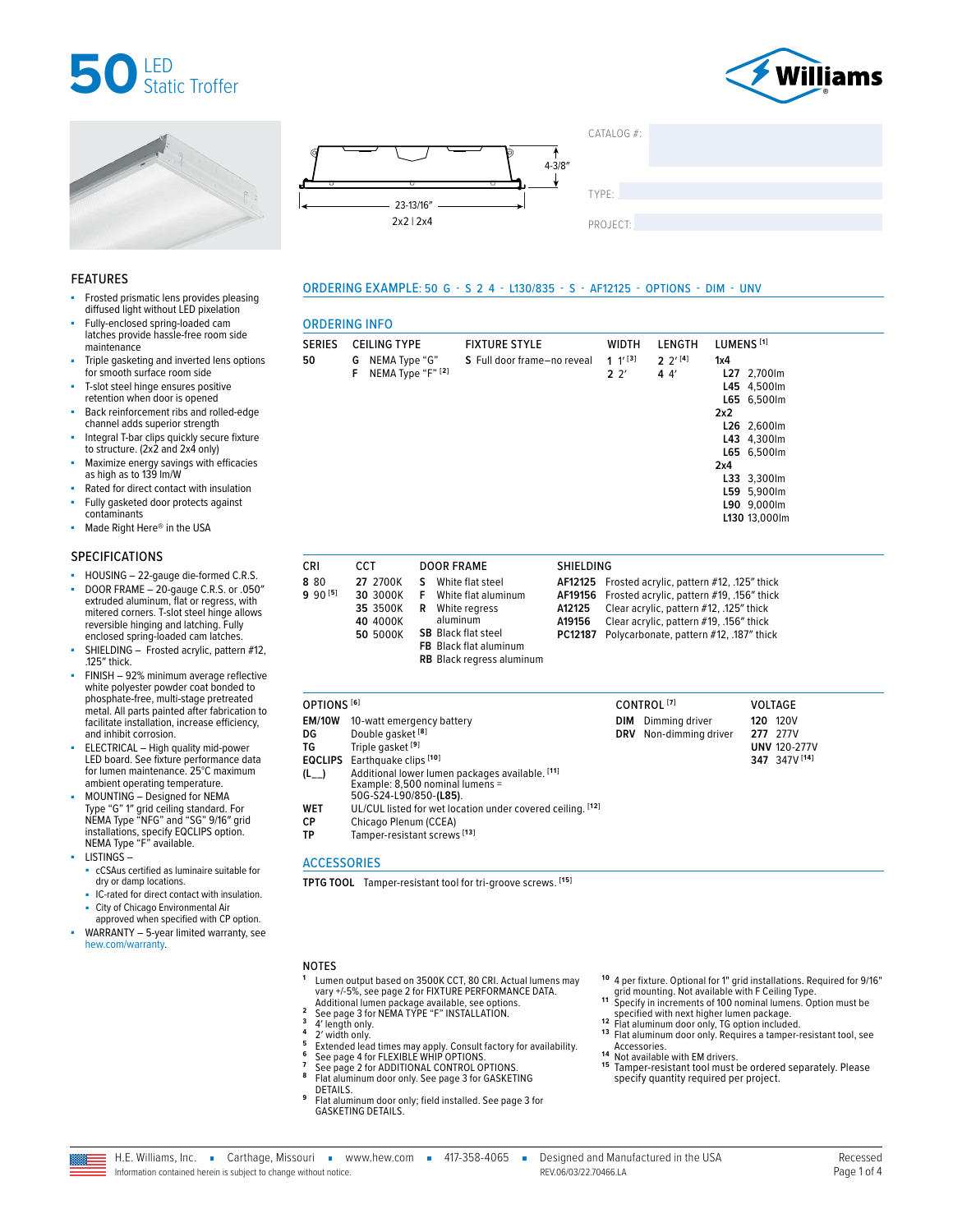

# <span id="page-1-0"></span>FIXTURE PERFORMANCE DATA

|             |                  |                                |                |                        |                                                                   | <b>LUMEN MAINTENANCE</b> |        |                                     | <b>MULTIPLIER TABLE</b> |                          |
|-------------|------------------|--------------------------------|----------------|------------------------|-------------------------------------------------------------------|--------------------------|--------|-------------------------------------|-------------------------|--------------------------|
|             |                  | LED PACKAGE   DELIVERED LUMENS | <b>WATTAGE</b> | <b>EFFICACY (Im/W)</b> | L80                                                               | L85                      | L90    |                                     |                         | <b>COLOR TEMPERATURE</b> |
|             | L <sub>27</sub>  | 2637                           | 20.1           | 131.0                  | >72.000                                                           | >72.000                  | 50.000 |                                     | <b>CCT</b>              | <b>CONVERSION</b>        |
| $1\times 4$ | L45              | 4311                           | 33.7           | 127.8                  | >72.000                                                           | >72.000                  | 50.000 |                                     | 2700K                   | 0.97                     |
|             | L65              | 6563                           | 55.7           | 117.9                  | >72.000                                                           | 58,000                   | 36,000 | 귵                                   | 3000K                   | 0.99                     |
|             | L <sub>26</sub>  | 2630                           | 21.3           | 123.6                  | >72.000                                                           | 58,000                   | 36,000 | ပ<br>ន                              | 3500K                   | 1.00                     |
| 22          | L43              | 4363                           | 33.7           | 129.3                  | >72.000                                                           | >72.000                  | 50.000 |                                     | 4000K                   | 1.03                     |
|             | L65              | 6513                           | 54.4           | 119.7                  | >72.000                                                           | >72.000                  | 50.000 |                                     | 5000K                   | 1.06                     |
|             | L33              | 3469                           | 24.9           | 139.3                  | >72.000                                                           | >72.000                  | 50.000 |                                     | 2700K                   | 0.80                     |
| 2x4         | L59              | 6231                           | 48.0           | 129.7                  | >72.000                                                           | 58,000                   | 36,000 |                                     | 3000K                   | 0.82                     |
|             | L90              | 9106                           | 67.1           | 135.6                  | >72.000                                                           | >72.000                  | 50.000 | $\overline{\overline{\varepsilon}}$ | 3500K                   | 0.83                     |
|             | L <sub>130</sub> | 13116                          | 101.2          | 129.6                  | >72.000                                                           | >72.000                  | 50.000 | $\mathsf{S}$                        | 4000K                   | 0.86                     |
|             | <b>LENS</b>      | <b>CONVERSION FACTOR</b>       |                |                        | Photometrics tested in accordance with IESNA LM-79. Results shown |                          |        |                                     | 5000K                   | 0.89                     |
|             | A E1212E         | 100                            |                |                        | are based on 25°C ambient temperature.                            |                          |        |                                     |                         |                          |

|        |        | <b>COLOR TEMPERATURE</b> |                          |  |  |  |
|--------|--------|--------------------------|--------------------------|--|--|--|
|        |        | CCT                      | <b>CONVERSION FACTOR</b> |  |  |  |
|        |        | 2700K                    | 0.97                     |  |  |  |
|        |        | 3000K                    | 0.99                     |  |  |  |
|        | 80 CRI | 3500K                    | 1.00                     |  |  |  |
|        |        | 4000K                    | 1.03                     |  |  |  |
|        |        | 5000K                    | 1.06                     |  |  |  |
|        |        |                          |                          |  |  |  |
|        |        | 2700K                    | 0.80                     |  |  |  |
|        |        | 3000K                    | 0.82                     |  |  |  |
| 90 CRI | 3500K  | 0.83                     |                          |  |  |  |
|        |        | 4000K                    | 0.86                     |  |  |  |
|        |        | ENNAV                    | റ റെ                     |  |  |  |

| LENS    | <b>CONVERSION FACTOR</b> |
|---------|--------------------------|
| AF12125 | 1.00                     |
| AF19156 | 0.98                     |
| A12125  | 0.99                     |
| A19156  | በ 94                     |
| PC12187 | 1.00                     |

are based on 25°C ambient temperature.<br>• Wattage shown is average for 120V through 277V input.<br>• Results based on 3500K, 80 CRI, actual lumens may vary +/-5%<br>• Predicted lumen maintenance calculated from LED manufacturer I

■ Predicted lumen maintenance calculated in accordance with IES TM-21 per Energy Star (R) TM-21 Calculator rev. 02.08.16.

■ Use multiplier table to calculate additional options.

# PHOTOMETRY

**50G-S24-L130/835-SAF12125-DIM-UNV** Total Luminaire Output: 13116 lumens; 101.2 Watts | Efficacy: 129.6 lm/W | 80 CRI; 3500K CCT



| <b>VERTICAL ANGLE</b> | <b>HORIZONTAL ANGLE</b> | <b>ZONAL LUMENS</b> |            |      |
|-----------------------|-------------------------|---------------------|------------|------|
|                       | 0°                      | 45°                 | $90^\circ$ |      |
| 0                     | 5906                    | 5906                | 5906       |      |
| 5                     | 5848                    | 5839                | 5837       | 555  |
| 15                    | 5508                    | 5508                | 5517       | 1559 |
| 25                    | 4856                    | 4865                | 4872       | 2249 |
| 35                    | 4025                    | 4015                | 4031       | 2512 |
| 45                    | 3124                    | 3080                | 3037       | 2356 |
| 55                    | 2091                    | 2021                | 1959       | 1810 |
| 65                    | 1239                    | 1165                | 1149       | 1183 |
| 75                    | 615                     | 589                 | 621        | 659  |
| 85                    | 207                     | 207                 | 244        | 232  |
| 90                    | 0                       |                     |            |      |

| LUMEN SUMMARY | <b>ZONE</b> | <b>LUMENS</b> | % FIXTURE |
|---------------|-------------|---------------|-----------|
|               | $0 - 30$    | 4363          | 33        |
|               | $0 - 40$    | 6875          | 52        |
|               | $0 - 60$    | 11042         | 84        |
|               | $0 - 90$    | 13116         | 100       |
|               | $-180$      | 13116         | 100       |

### <span id="page-1-1"></span>ADDITIONAL CONTROL OPTIONS

Note: Lumen restrictions apply, consult product builder at hew.com/product-builder.

**CANDLEPOWER DISTRIBUTION**

CANDLEPOWER DISTRIBUTION

| <b>CATALOG NUMBER</b> | <b>DESCRIPTION</b>                                                                      |
|-----------------------|-----------------------------------------------------------------------------------------|
| <b>DRV</b>            | Driver prewired for non-dimming applications                                            |
| DIM                   | Dimming driver prewired for 0-10V low voltage applications                              |
| DIM <sub>1</sub>      | 1% dimming driver prewired for 0-10V low voltage applications                           |
| <b>DIM LINE</b>       | Line voltage dimming driver (TRIAC and ELV compatible, 120V only)                       |
| <b>DIM TRC</b>        | Line voltage dimming driver (TRIAC compatible, 120V only)                               |
| SD40                  | 40% step-dimming driver                                                                 |
| SD50                  | 50% step-dimming driver                                                                 |
| DALI                  | DALI dimming driver                                                                     |
| LTE LINE              | Lutron Hi-lume 1% 2-wire dimming driver forward phase line voltage controls (120V only) |
| LDE1                  | Lutron Hi-lume 1% EcoSystem dimming LED driver                                          |
| <b>ELDO SOLOB</b>     | EldoLED Solodrive, 0.1% dimming driver for 0-10V controls                               |
| ELDO SOLOB DALI       | EldoLED Solodrive, 0.1% dimming driver for DALI controls                                |
| ELDO ECO1             | EldoLED Ecodrive, 1% dimming driver for 0-10V controls                                  |
| ELDO ECO1 DALI        | EldoLED Ecodrive, 1% dimming driver for DALI controls                                   |

### CROSS SECTIONS



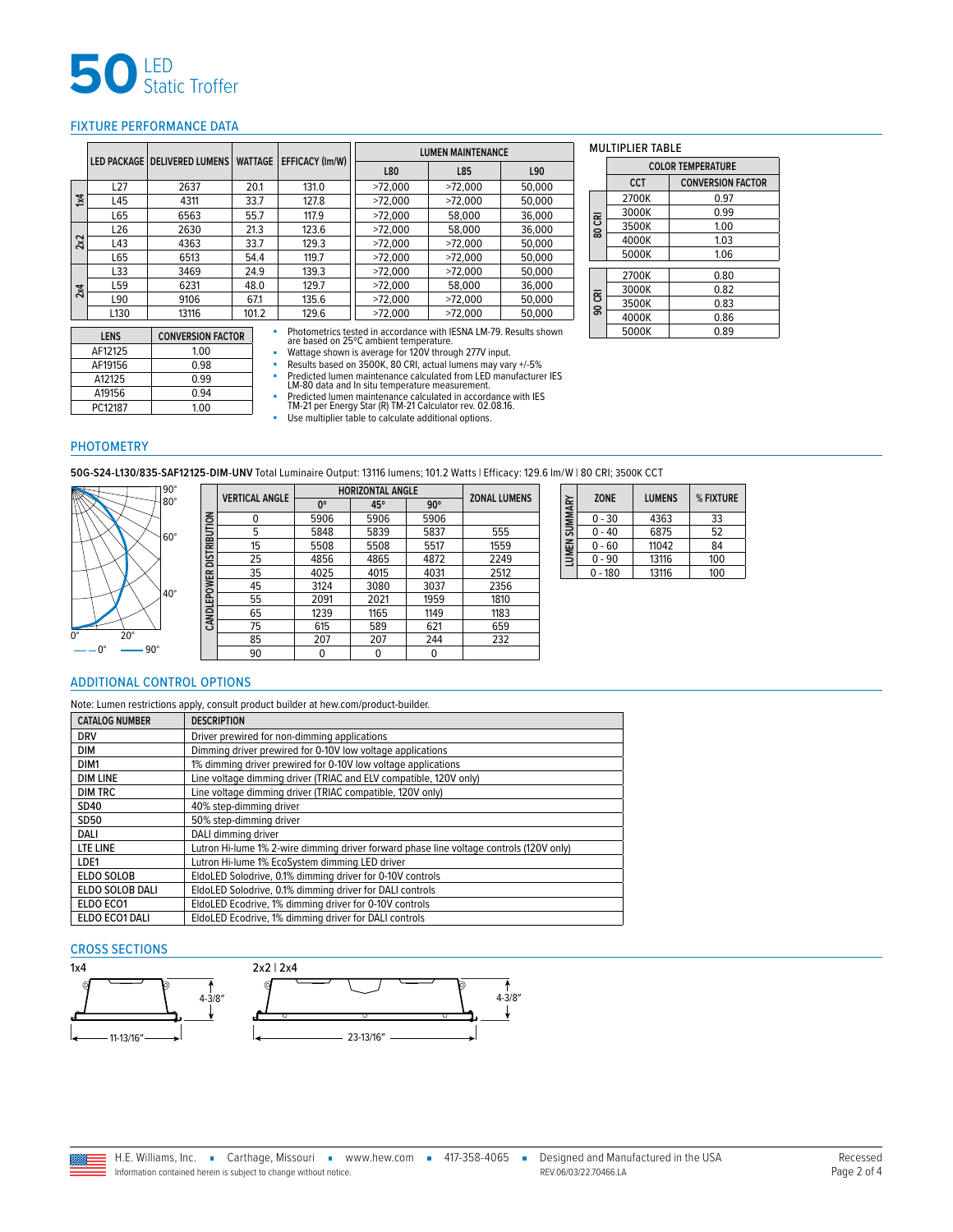# **50** LED<br>Static Troffer

# FIXTURE DETAILS



### <span id="page-2-0"></span>NEMA TYPE "F" INSTALLATION



Note: Maximum recommended ceiling opening is 12-3/8″x 48-3/8″. For continuous row mounting, add 49-5/16″ for each additional fixture to obtain ceiling opening. 1-5/16″ between end plates.

### <span id="page-2-1"></span>GASKETING DETAILS

# DOUBLE GASKETING (DG) TRIPLE GASKETING



Gasketing is factory-installed continuously between door frame and luminaire housing; and between door frame and lens.



Note: Maximum recommended ceiling opening is 24-3/8″ x 24-3/8″ for<br>2′x2′ and 24-3/8″ x 48-3/8″ for 2′x4′. For continuous row mounting, add<br>49-5/16″ for each additional fixture to obtain ceiling opening. 1-5/16″<br>between end



Gasketing is factory-installed continuously<br>between door frame and luminaire<br>housing; and between door frame and<br>lens. Gasketing between bottom perimeter<br>of unit (adjacent to T-bar or hardpan<br>ceiling) is provided by factor